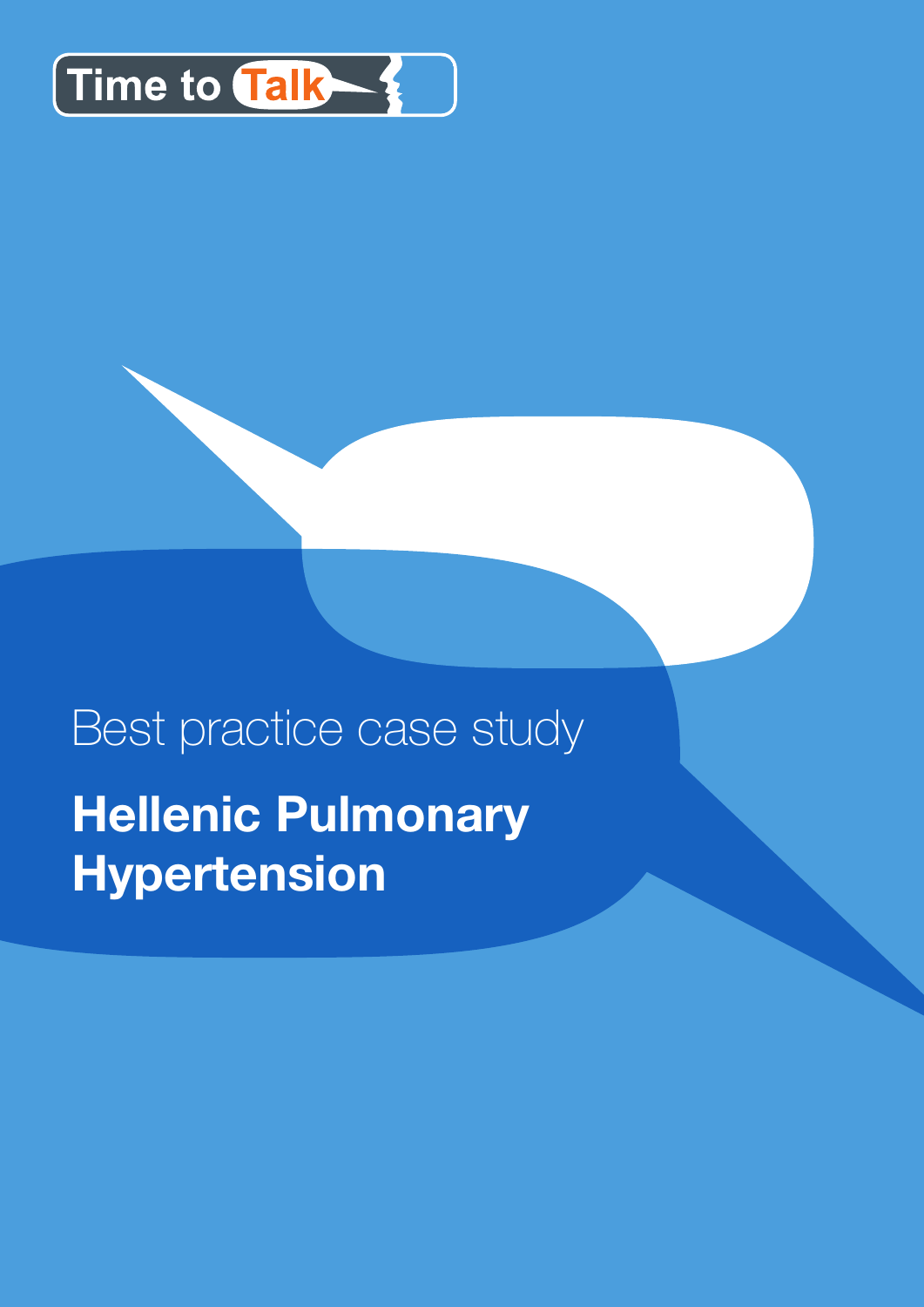## **Spotlight on Greece**

Roundtable discussion and press conference to promote the use of the Patient and Carer Dialogue Tools by patients, carers and their healthcare teams

Findings from the International Patient and Carer Survey (IPCS) highlight the often overlooked **emotional impact** of pulmonary arterial hypertension (PAH) on both patients and carers. In response to these findings, PHA Europe, in conjunction with a steering committee of PAH experts and patient organization representatives developed the Patient and Carer Dialogue Tools. The aim of these tools is to encourage patients and carers to keep a record of their feelings to support more open discussions with their friends, families and healthcare teams. These Dialogue Tools have been translated into 15 different languages and made available to local patient organizations across Europe. In this case study, Ioanna Alysandratou, President of Hellenic Pulmonary Hypertension (HPH) talks about the success of the translated Dialogue Tools in Greece and explains how conducting a press conference and roundtable event supported their use and promoted discussion about the emotional impact of PAH.

In order to reach the 1,500 people living with secondary pulmonary hypertension (PH) and the further 500 people living with idiopathic PH in Greece, as well as healthcare professionals, HPH organized a variety of activities aimed at increasing the knowledge of the Patient and Carer Dialogue Tools, including:

- Supporting conversations around the emotional impact of PAH between patients and healthcare professionals
- **Raising awareness of the emotional impact of PAH** among healthcare professionals and the general public
- **Bringing together and educating healthcare professionals** on the use of the Dialogue Tools

### **Supporting conversations around the emotional impact of PAH**

Due to the **success of the press conference**, as well as HPH's achievement translating and distributing the Dialogue Tools HPH received the 'Remarkable initiative' award at the Patients in Power conference, an annual conference that brings together all rare and chronic disease patient groups. The award itself also succeeded in attracting **media attention** for HPH's awareness raising activities

In Greece, healthcare professionals can be unused to talking about the emotional challenges of PAH, with consultations typically focusing on the physical symptoms. Therefore, HPH recognise that more needs to be done to highlight the everyday challenges that patients and carers face and to encourage patients, carers and healthcare professionals to talk



*More than 50 healthcare professionals and 10 patient group representatives attended the roundtable event*



*HPH was awarded the 'Remarkable initiative' award for translating the Dialogue Tools and the success of the press conference*

- **To provide a practical overview** of the Patient and Carer Dialogue Tools and to demonstrate how they can be used and filled in
- $\bullet$  To remind healthcare professionals about the importance of using the Dialogue Tools with patients and carers
- **To encourage regular use of the Dialogue Tools** by patients and carers through the provision of a one-page summary



about these issues in consultations. In order to support these conversations, 500 copies of the Patient and Carer Dialogue Tools were distributed to five specialist hospitals in Greece (three in Athens and two in Thessaloniki).

### **Raising awareness of the emotional impact of PAH**

Following the distribution of the Dialogue Tools among healthcare professionals, HPH held a press conference in December 2013 at the PH unit of Attikon University Hospital of Athens. The aim of the press conference was to educate journalists on the importance of the Patient and Carer Dialogue Tools and demonstrate their value for facilitating **focused discussion** around the emotional and social challenges faced by those living with PAH and their carers. Ioanna Alysandratou was one of the members of the panel and was joined by two PH specialists: Professor Apostolos Armaganidis and Associate Professor Stylianos Orfanos, who spoke about the Dialogue Tools and answered journalists' questions. The press conference achieved media coverage in specialist publications and online outlets, allowing the discussions to reach and educate a wide audience.

### **Bringing together and educating healthcare professionals**

Building on the success of the press conference, HPH participated in a roundtable meeting to discuss the Patient and Carer Dialogue Tools. The roundtable meeting, held in March 2014, was planned to coincide with the elections for the Greek board of directors of the Institute for the Study of PH. This meant that HPH was able to ensure higher attendance of PH specialists already in Athens for the elections, as well as generate greater media interest. The roundtable meeting was very popular and was attended by more than 50 healthcare professionals and 10 patient group representatives.

The roundtable event had three main aims:

The practical overview of the Dialogue Tools allowed healthcare professions to familiarize themselves with the Tools and to understand their benefit for patients and carers. Furthermore, by reminding both audiences (healthcare professionals and patient group representatives) about the importance of the Dialogue Tools, this increased the likelihood that they would be discussed and used with patients and carers.

In order to further encourage regular use of the Dialogue Tools, HPH also created a one-page summary which offers a quick reference to these Tools, condensing them into a simple and easy-to-use guide. A similar version of this summary can be found on the Time to Talk pages of the PHA Europe website.

### **Looking ahead**

By conducting the press conference, roundtable event and developing the one-page summary of the Dialogue Tools, healthcare professionals now have a better knowledge of how they can be successfully used with patients. The next goal for HPH is to support a pan-European patient conference to explain the importance of keeping a diary of the emotional and physical impact of PAH to help to facilitate conversations with healthcare professionals.